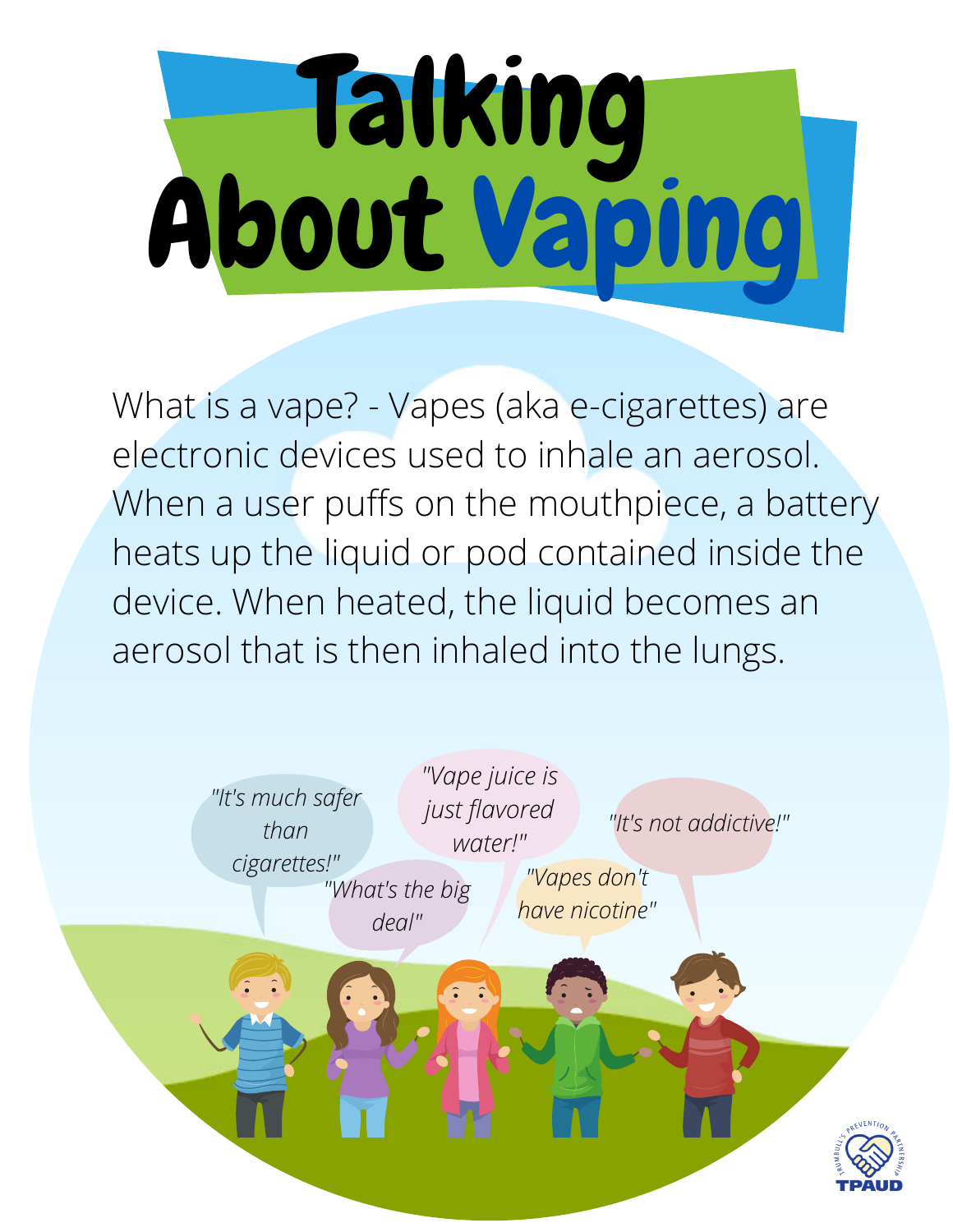# Is Vaping Safer than Traditional Cigarettes?

Although vapes haven't been around as long as traditional cigarettes, there is a lot we do know about vapes & vaping that can help us answer the question.

Vape liquid contains **hundreds** of chemicals, like artificial flavors, heavy metals & other contaminants, many that are known to cause cancer and other serious health problems.

 $\ddot{\phantom{a}}$ 



### **What is the one thing your lungs are meant to take in?**

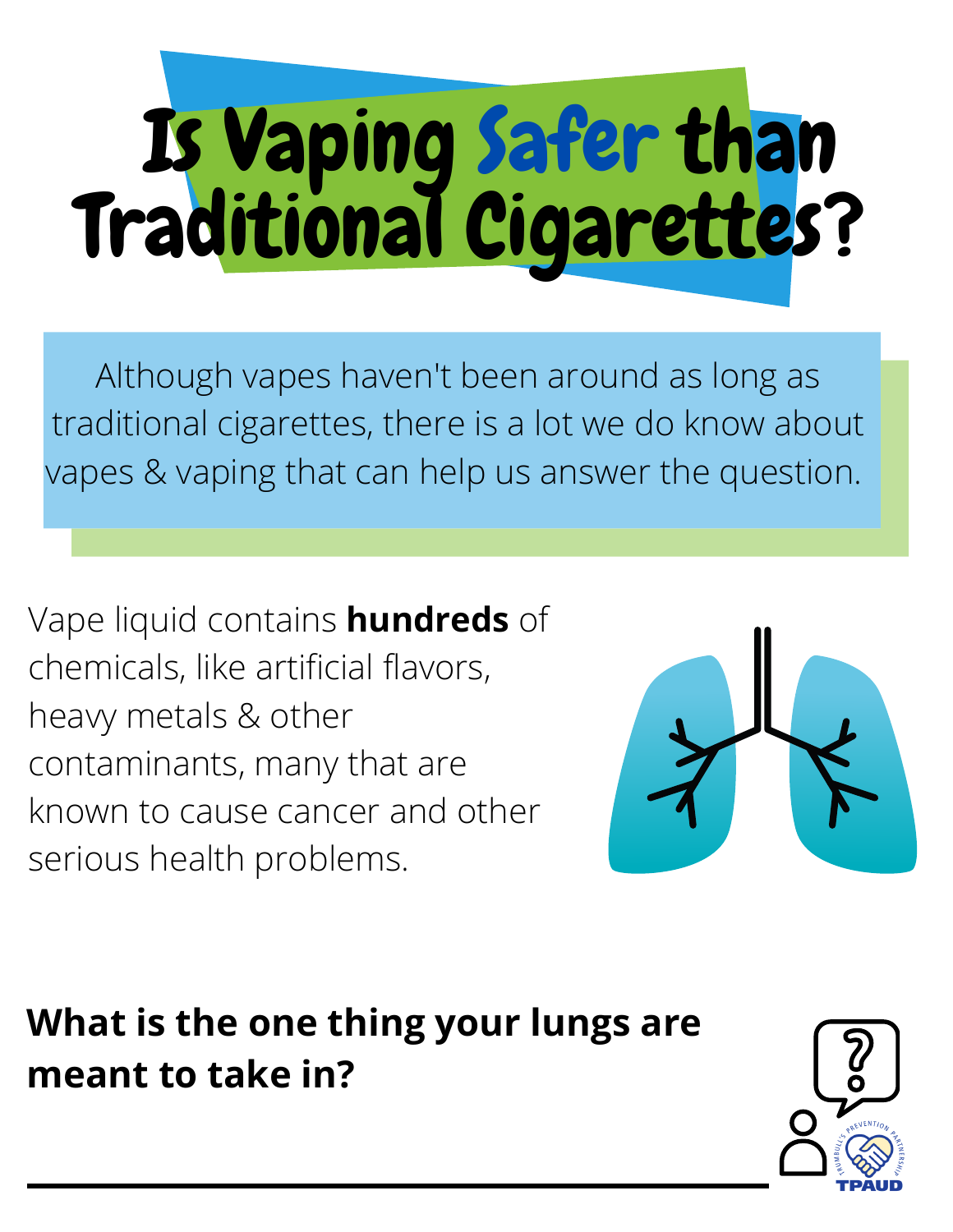

Virtually ALL vapes contain **nicotine**, the same addictive chemical derived from the tobacco plant and found in traditional cigarettes. Nicotine is highly addictive, affecting the reward center of the brain which encourages increased nicotine use.

Because their brains are still developing ...

- teens are more vulnerable to **nicotine addiction,**
- teens who vape are more likely to **smoke** traditional cigarettes and **use other drugs** than teens who don't.
- nicotine use by teens causes short- and long-term **negative effects on parts of the brain** that control memory and learning.



**One JUUL pod contains 50mg of nicotine - the same amount found in an entire pack of cigarettes.**

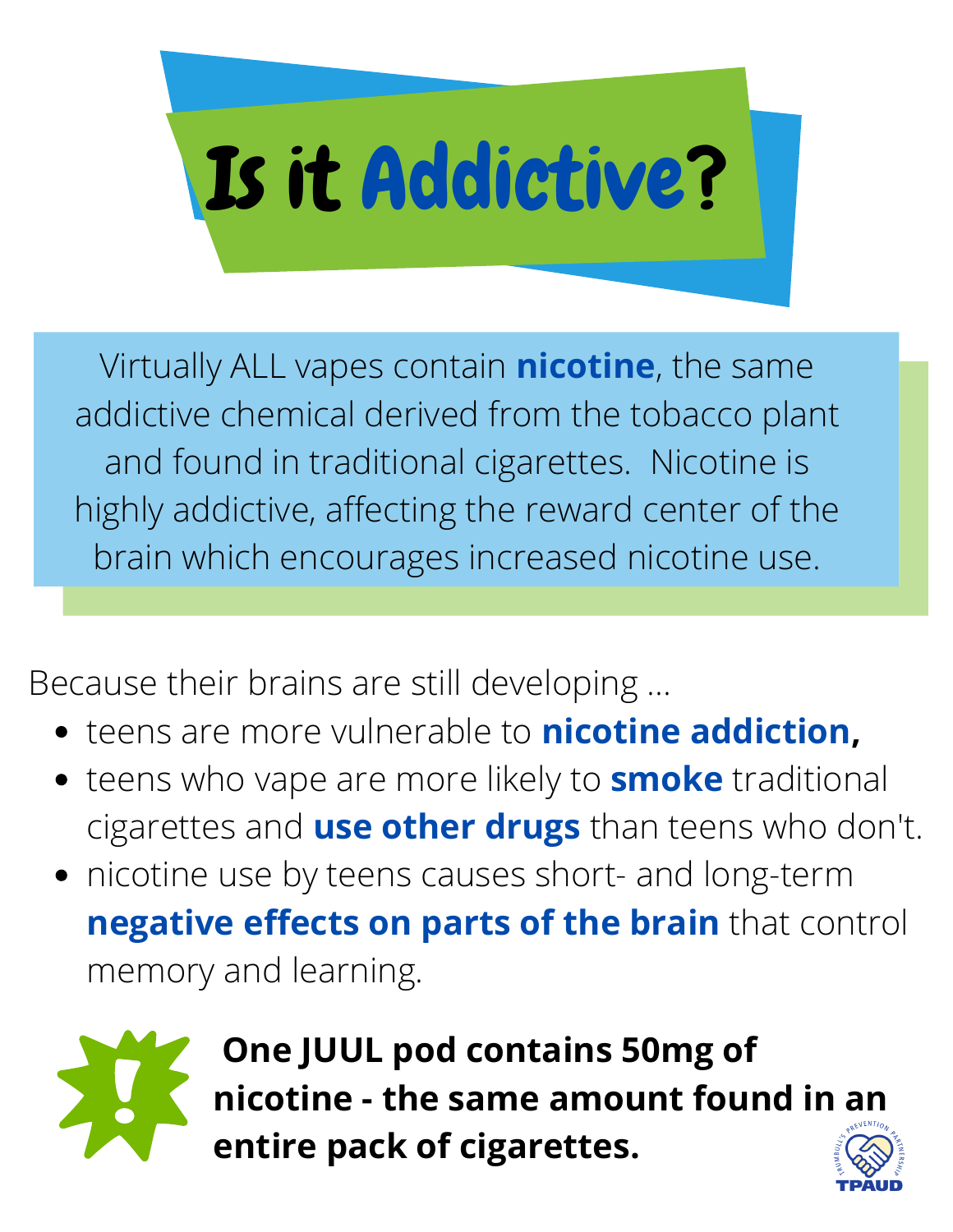

# **1. Nicotine is highly addictive.**

*Circle your answer.*

l,

### **True or False**

**2. One JUUL pod contains the same amount of nicotine as how many packs of cigarettes?**

a. 1/2 b. 2 c. 1 d. 0

## **3. "Vape juice" is just flavored water: True or False?**

**4. Nicotine causes negative effects on parts of the brain that control what?**